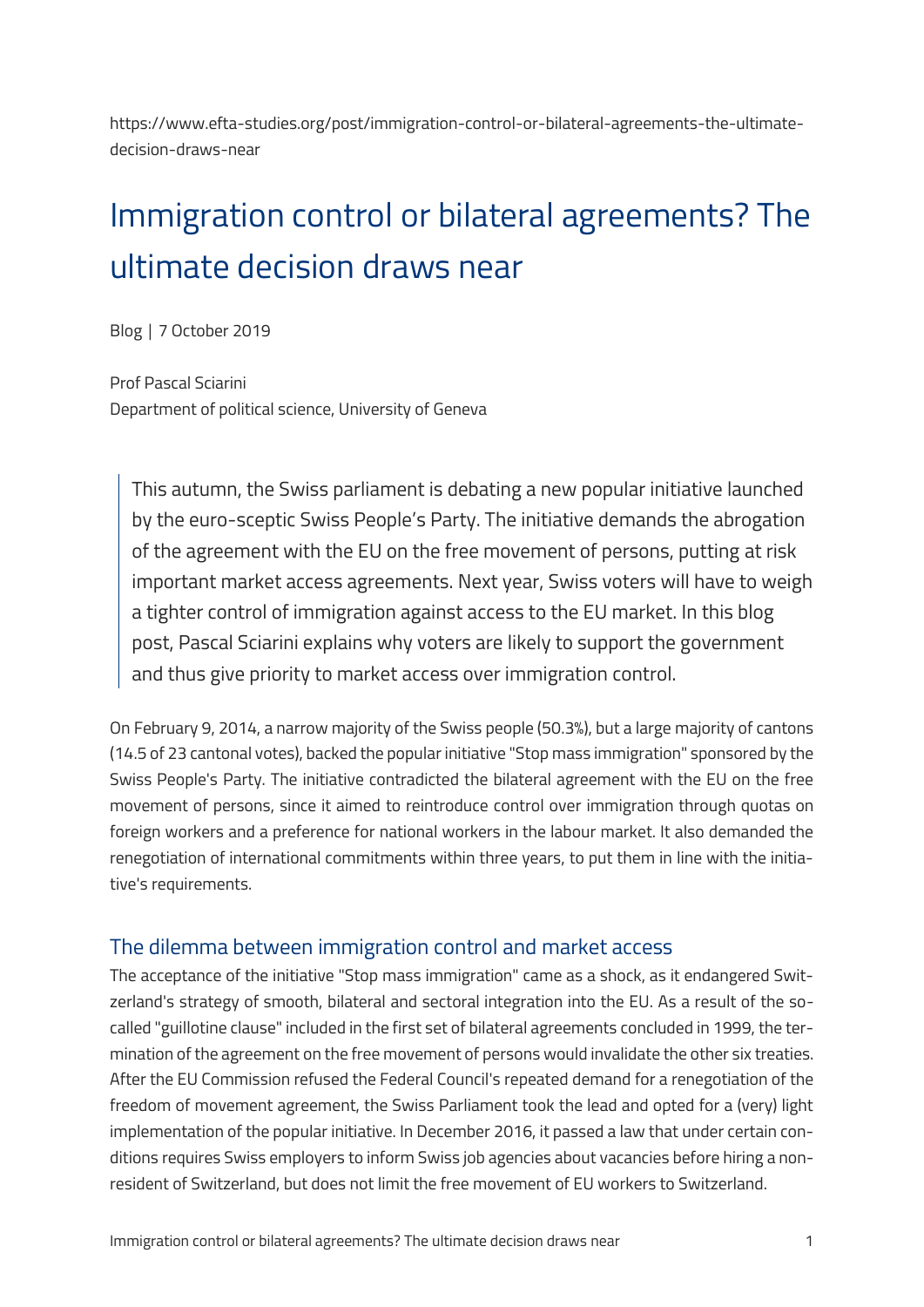Deeply dissatisfied with this outcome, the Swiss People's Party responded with the launch of a new popular initiative called "For a moderate immigration (limitation initiative)". The title of the initiative is an understatement, since the initiative calls for the termination of the agreement on the free movement of persons. Swiss citizens will have to vote on that new initiative presumably in May next year (2020). By then, they will thus have to choose whether they want to terminate the free movement agreement in order to impose restrictions on immigration from the EU, or whether they want to continue the bilateral integration strategy – possibly extended to additional market access agreements (e.g. in the electricity sector, see also EFTA-Studies analysis Switzerland's Sectoral Access to the EU's Single Market).

# How voters chose their priorities

Data from three opinion surveys conducted in December 2014, Spring 2015 and March 2016 help to shed light on how Swiss citizens regard the dilemma between immigration control and bilateral treaties (see references below). In those surveys, respondents were first reminded of the Federal Council's attempt to implement immigration control and, in parallel, to maintain the bilateral agreements with the EU. Then respondents were asked which goal was most important to them, in case it was impossible to reach both – the continuation of the bilateral strategy or the control over immigration? The answers to this question show a clear preference for the bilateral treaties: as an average of the three surveys, 57% of respondents favor continuing the bilateral strategy, 34% favor limiting immigration, and 9% are undecided.

In addition to this prospective question, the three surveys also included a retrospective question asking respondents whether they voted Yes or No to the "Stop mass immigration" initiative in February 2014. Unsurprisingly, preferences regarding the bilateral treaties versus immigration control vary heavily depending on respondents' vote on the initiative against mass immigration. On the one hand, voters who rejected the initiative almost unanimously favor the continuation of the bilateral treaties (87%). On the other hand, about 60% of voters who accepted the initiative also give priority to limiting immigration. These are the two hardliner groups of ardent supporters of bilateral agreements and ardent supporters of immigration control, respectively.

Yet the group of respondents who said Yes to the initiative against mass immigration is not completely homogeneous. A sizeable share (about a third) of voters who supported the initiative nevertheless say they would give priority to the continuation of the bilateral agreements, should they choose between those agreements and immigration control. This group accounts for the overall preference for continuing the bilateral strategy over limiting immigration mentioned above and will obviously be decisive for the outcome of the forthcoming vote on the popular initiative "For a moderate immigration".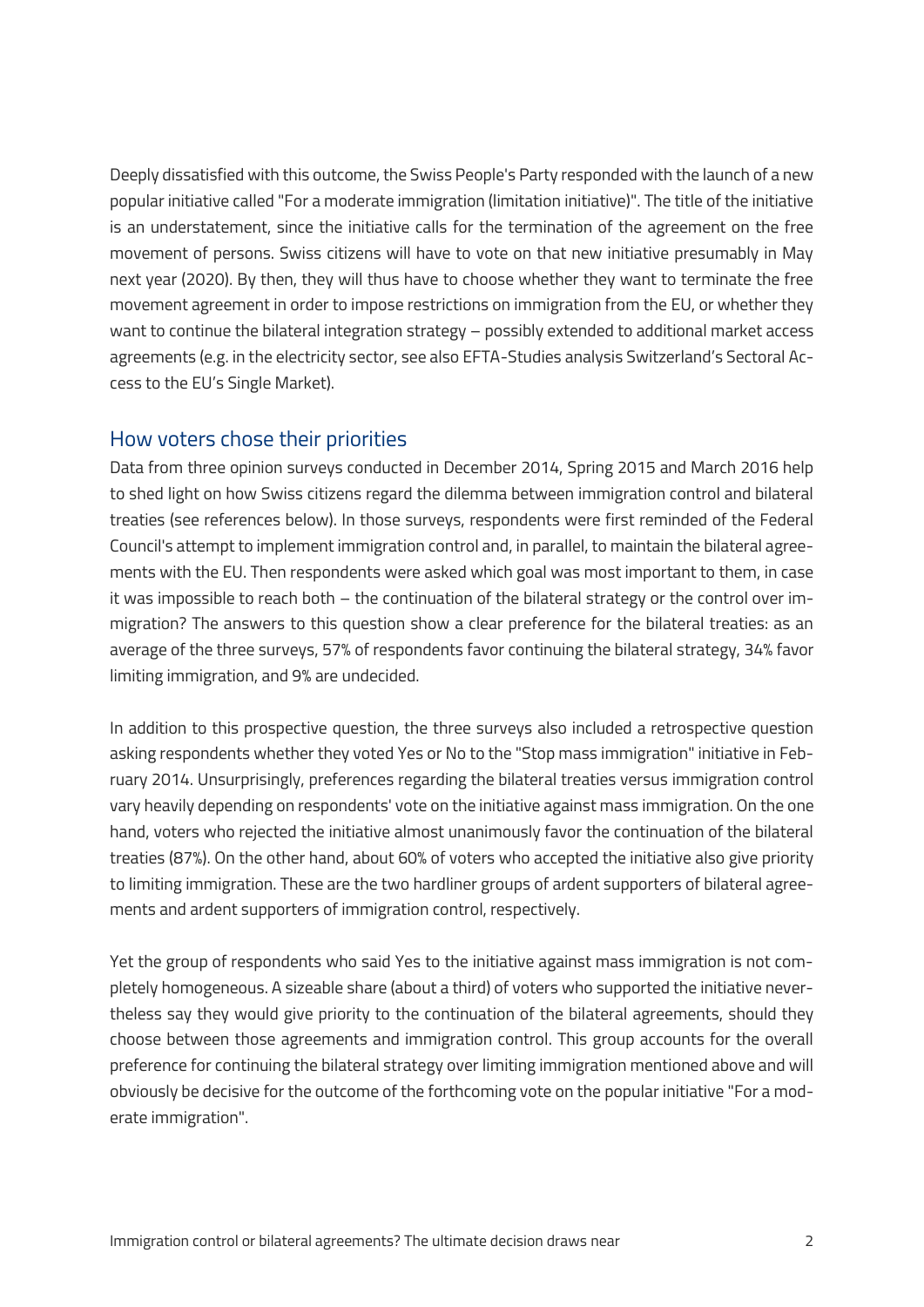# The role of trust in the government

A closer look at the socio-demographic and political characteristics of those decisive voters leads to three main findings. First, among voters who said Yes to the initiative against mass immigration, age is a first critical factor for identifying those who, in the forthcoming vote, are likely to make up their mind and favor the continuation of the bilateral integration strategy. As it turns out, old supporters of the Stop Mass Immigration initiative are much more likely than young respondents to favor the bilateral treaties, possibly because the former are more experienced and, therefore, more aware of the economic importance of the bilateral treaties. This, together with the fact that turnout is far higher among old voters than among young voters, may work to the advantage of the prointegration camp in the forthcoming vote.

Second, voters who supported the initiative against mass immigration are far more likely to nevertheless favor bilateral agreements over immigration control if they trust the Federal Council. A similar effect of government trust also holds for voters who did not or could not vote in February 2014. These results underline the important role of the Federal Council, whose unity, credibility and leadership may play a central role in the forthcoming vote.

Third, left-right ideology has a different effect than age and trust in government, meaning that this effect does not differ between voters who said Yes and voters who said No to the initiative against mass immigration: Among both groups of voters the probability to continue supporting immigration control in a forthcoming vote increases substantially when one moves from voters who self-locate at the extreme right to voters who self-locate at the extreme left of the left-right scale. This result suggests that an erosion of the left camp's support for European integration (e.g. as a result of the weakening of the flanking measures against wage dumping) would threaten the continuation of the bilateral strategy.

#### **Conclusions**

Taken together, these results show that Swiss voters are predisposed to support the Federal Council's bilateral strategy. Given their prospective character these results must, however, be taken with a grain of salt. While the choice offered to survey respondents is very similar to the one Swiss citizens will face next year when voting on the initiative "For a moderate immigration", public debate has not begun yet. Moreover, opinion formation and the outcome of the referendum will also depend on whether and how the other sensitive issue of the framework agreement will be solved by then.